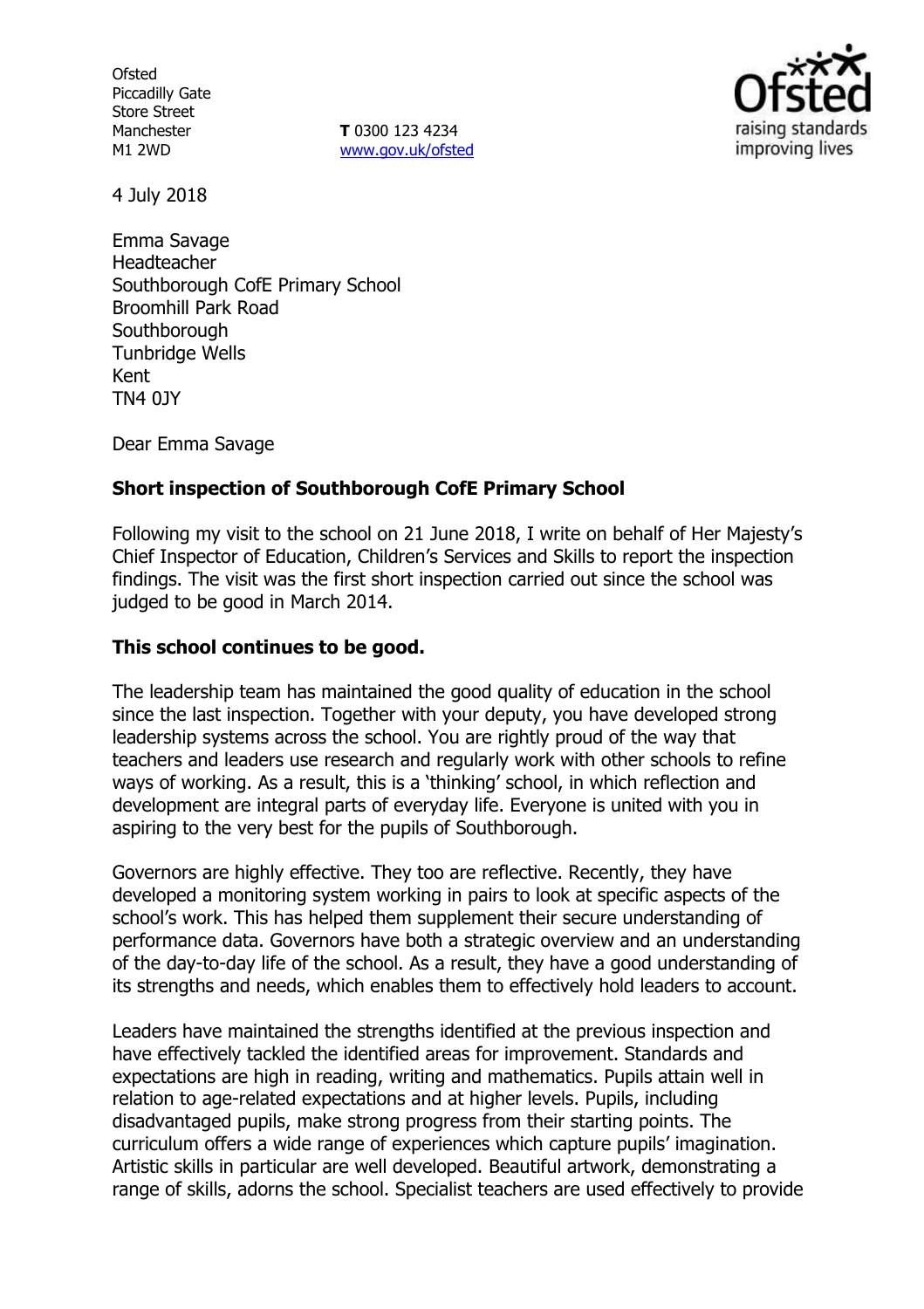

inspiring musical experiences such as the imminent opera performance. However, pupils' books do not reflect such well-developed skills and understanding in some other aspects of the curriculum.

Parents who I spoke to, or who completed the Ofsted survey, Parent View, were supportive of the school. The wide majority of those who responded were happy to recommend it. Parents value the information provided by the school and the frequent parents evenings. One parent summed up the views of many in writing: 'Great school. My child loves it here, loves the teachers and is thriving!'

# **Safeguarding is effective.**

The leadership team has ensured that all safeguarding arrangements are fit for purpose. Following the opening of the new building in 2015, many procedures to ensure that pupils move safely around three buildings have needed to be revised and refined. Leaders have applied meticulous thought to this so that the school retains a sense of continuity for pupils. Safety was paramount throughout this process and is regularly reviewed.

All necessary checks are in place at the appointment of staff. All required training is completed. Record-keeping is meticulous. Processes have been reviewed by governors, who work effectively with school leaders to ensure that everything is as it should be.

All pupils and staff who completed the Ofsted survey felt that pupils were safe at school. Pupils told me how they learn about e-safety at school. They are excited to be sharing their knowledge about this with their parents through the pupil-led assemblies.

# **Inspection findings**

- During the inspection, we looked closely together at mathematics provision across the school. In the 2017 end of Key Stage national assessment, most groups of pupils attained well when compared to national proportions. However, we wanted to look closely at the progress of disadvantaged pupils. School information and work in the books of current pupils across the school show that they are making strong progress from their starting points. Attainment across the school remains high.
- The mathematics leader has led effective professional development across the school to raise the level of challenge in mathematics teaching. This is reflected in both progress information and pupils' work in their books. Regular opportunities are provided for pupils to develop mathematical reasoning and extend problemsolving skills. As a result, pupils are confident and competent mathematicians.
- **Pupils are using mathematics across the curriculum in gathering a range of data** in their work in science. However, they are not yet consistently analysing or using these results to inform their written work.
- We also looked closely at the provision in early years, particularly for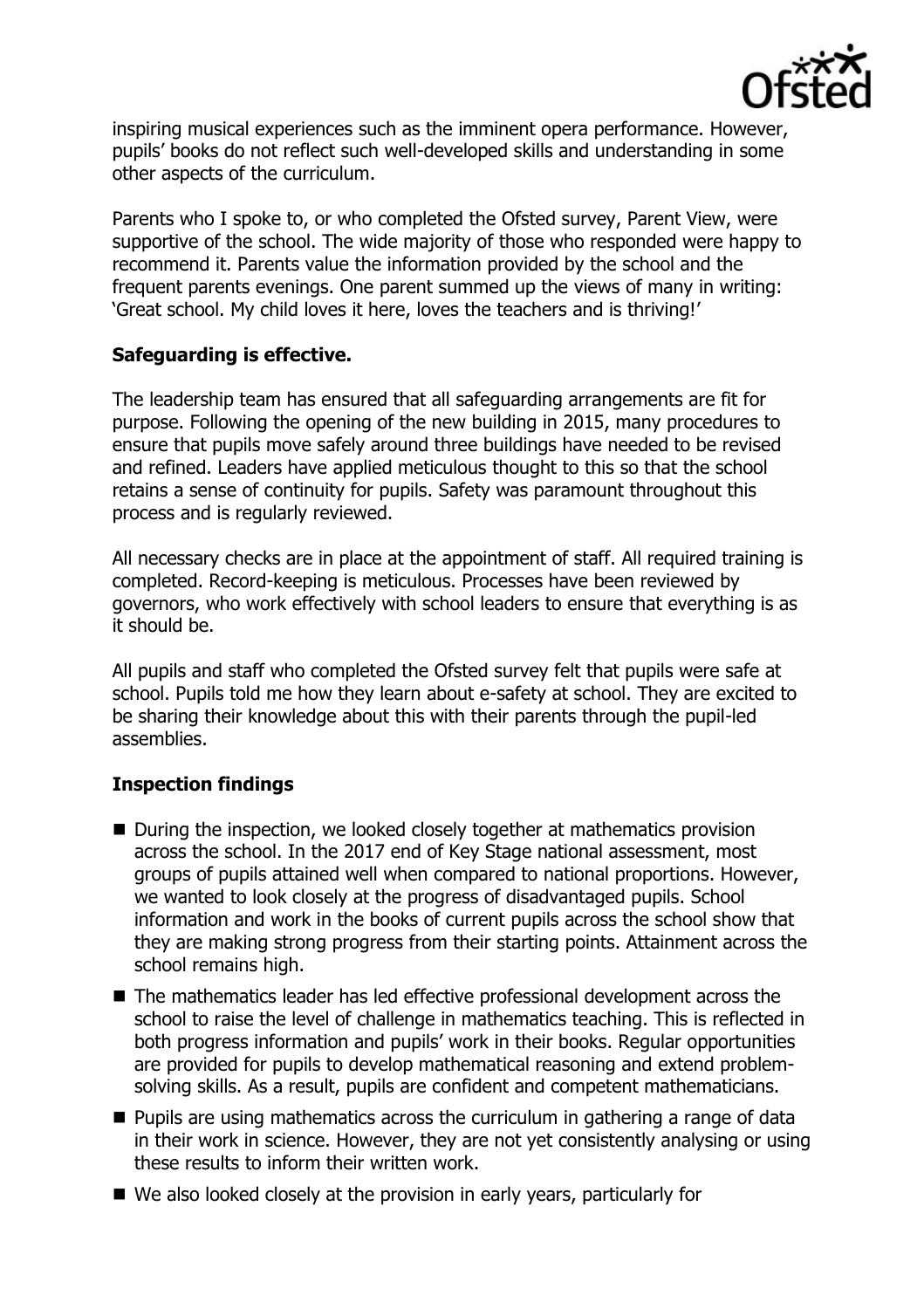

disadvantaged pupils. Children settle quickly into school. Parents appreciate the information provided to them to support this process. During the inspection, we observed children enjoying the inviting outdoor area. They were involved in a wide range of learning experiences. For example, children were exploring symmetrical patterns using natural materials. Staff were highly skilled in supporting and extending thinking. School information and learning journals demonstrate strong progress from starting points for all groups of children, including the disadvantaged.

- We looked together at the wider curriculum provision across the school. This is an area which leaders have been developing. Pupils enjoy the rich opportunities offered by the curriculum. They told me how much they enjoy the trips, such as to the cathedral and to Madrid, and even camping on the field. The school's work to develop pupils' spiritual, moral, cultural and social education is well developed. These aspects form a rich, unifying thread across the school in keeping with your school ethos and vision.
- Curriculum leaders work effectively in teams and with locality partners. In some subjects, they have revised the curriculum to help ensure that pupils acquire the knowledge that they need. Pupils are starting to apply this knowledge to develop strong skills in some areas such as art and music. In other aspects of the technical and scientific curriculum, these skills are not yet fully developed in pupils' written work.
- Leaders are working in collaboration with their local partnership of schools to develop assessment procedures across the curriculum. This is in order to further strengthen the monitoring that takes place via book looks, lesson drop-ins and regular discussions with pupils.

## **Next steps for the school**

Leaders and those responsible for governance should ensure that:

 $\blacksquare$  pupils have systematic opportunities to demonstrate subject skills through their written work across the wider curriculum, particularly in scientific and technical aspects.

I am copying this letter to the chair of the governing body, the director of education for the Diocese of Rochester, the regional schools commissioner and the director of children's services for Kent. This letter will be published on the Ofsted website.

Yours sincerely

Deborah Gordon **Ofsted Inspector**

#### **Information about the inspection**